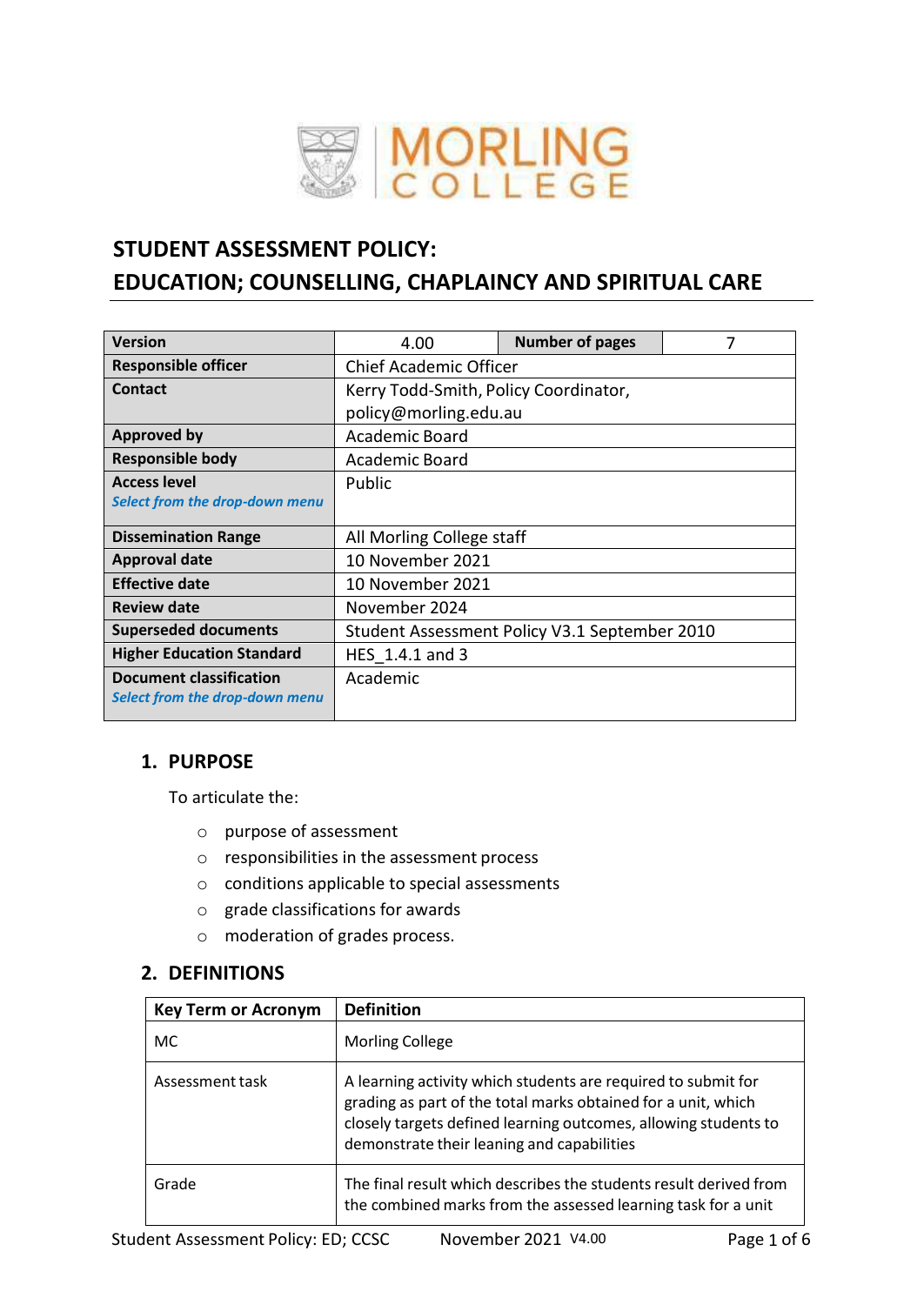| Mark | The final result expressed as a percentage which a student<br>receives for the combined learning tasks for a unit. |  |
|------|--------------------------------------------------------------------------------------------------------------------|--|
| MC   | <b>Morling College</b>                                                                                             |  |

### **3. SCOPE**

This policy applies to students and staff in Education; and Counselling, Chaplaincy and Spiritual Care. It is applicable to all assessment task: assignments, examinations, and clinical work.

### **4. POLICY STATEMENT**

- 4.1 Morling College sets assessment tasks in each unit which
	- 4.1.1 promote learning
	- 4.1.2 help determine that the graduands have fulfilled the learning outcomes of their course, meet the requirements of government, of the professional accreditation bodies and Morling College standards
	- 4.1.3 maintain equity and transparency in the setting, submission and grading of assessment tasks

### **5. PURPOSE OF ASSESSMENT**

- 5.1 Assessment of students' work is an essential part of the learning and teaching process to:
	- 5.1.1 demonstrate a scholarly approach by both staff and students
	- 5.1.2 promote active student engagement in learning, reinforcing, and rewarding their learning
	- 5.1.3 recognise and value student diversity
	- 5.1.4 provide timely feedback that has value for improving student learning
	- 5.1.5 produce grades and reports that are valid, reliable, and accurate
- 5.2 Appropriate assessment tasks also:
	- 5.2.1 meet the expectations and satisfy the standards of stakeholders and accrediting authorities
	- 5.2.2 are subject to external moderation and peer review
	- 5.2.3 undergo quality assurance and continuous improvement

#### **6. RESPONSIBILITIES**

- 6.1 Deans are responsible for ensuring
	- 6.1.1 assessment information, resources and procedures are available to students and staff
	- 6.1.2 lecturers and students are informed about the rules for progression in the courses.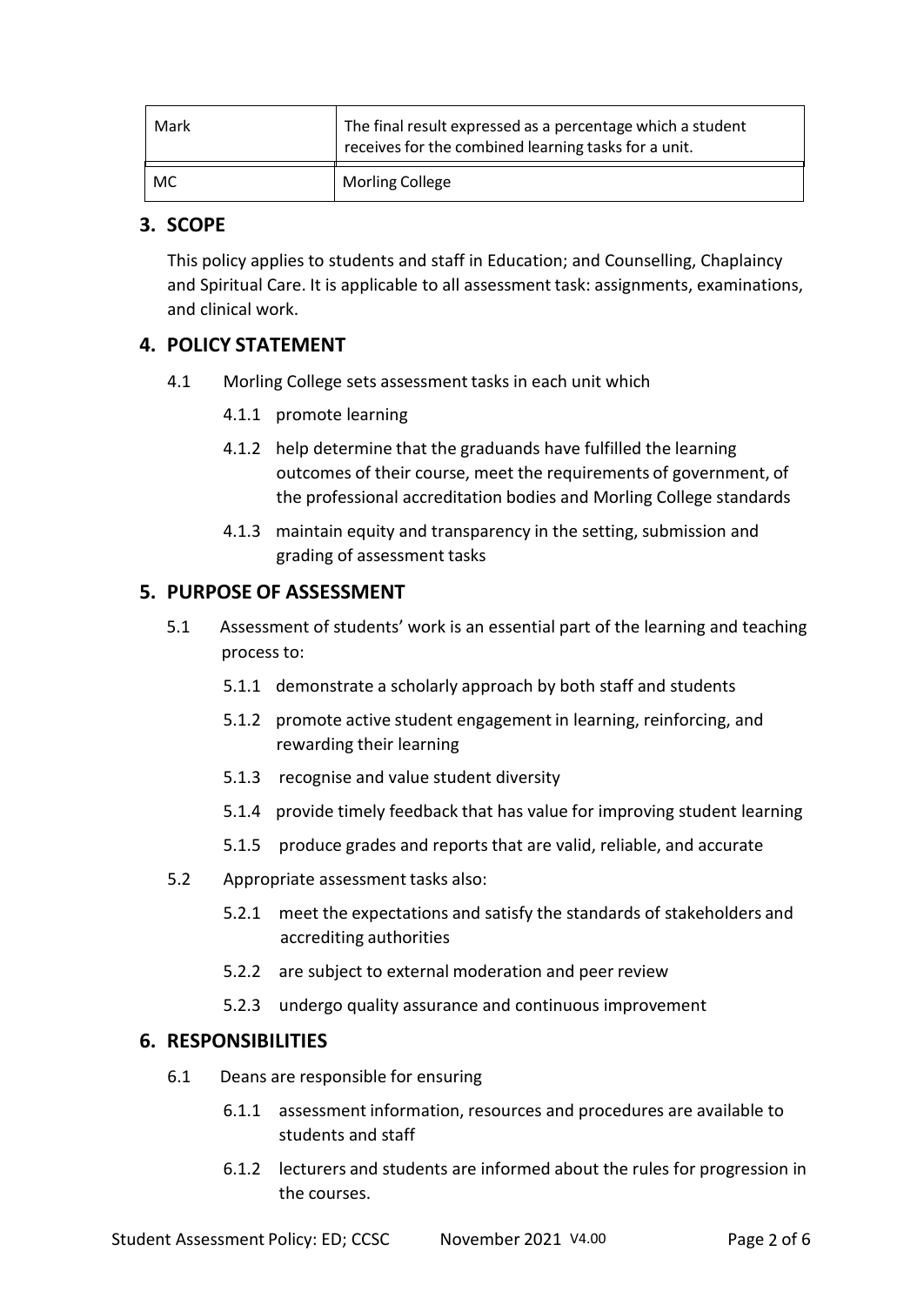- 6.1.3 assessment tasks are aligned with course and unit learning outcomes
- 6.1.4 assessment procedures are adhered to
- 6.1.5 assessment standards are benchmarked against those of peer providers
- 6.1.6 a range of assessment tasks are included in each course
- 6.1.7 students receive constructive and timely feedback about their assessment tasks
- 6.1.8 grading criteria and standards are applied accurately, fairly, and consistently
- 6.1.9 a consistent approach is adopted to instructing students about academic integrity and managing instances of academic misconduct
- 6.2 Lecturers have responsibility to
	- 6.2.1 be familiar with the requirementsfor good practice in assessment
	- 6.2.2 ensure that assessment practices are aligned with unit learning outcomes
	- 6.2.3 communicate assessment expectations clearly in the first-class session, and be available to discuss students' concerns about assessment
	- 6.2.4 ensure students are familiar with the requirements for academic integrity in the discipline
	- 6.2.5 set the first submission deadline early in the semester to gain information about possible learning challenges for some students
	- 6.2.6 give timely and constructive feedback on work submitted
	- 6.2.7 keep confidential records of student achievement and any intervention strategies during the semester
	- 6.2.8 cooperate with the Head of School in the investigation of any grievance raised by one of their students
- 6.3 Students have responsibility to
	- 6.3.1 be informed about the rules for progression in their course
	- 6.3.2 abide by the College's assessment policy and procedure
	- 6.3.3 behave ethically and responsibly in their conduct of assessment tasks
	- 6.3.4 be aware that the primary objective of assessment is to aid learning rather than merely the achievement of grades
	- 6.3.5 submit work on time, ensuring it is their own work except when shared ownership is part of the task
	- 6.3.6 notify the lecturer as soon as possible if difficulties arise with timing, resources, or understanding studies or tasks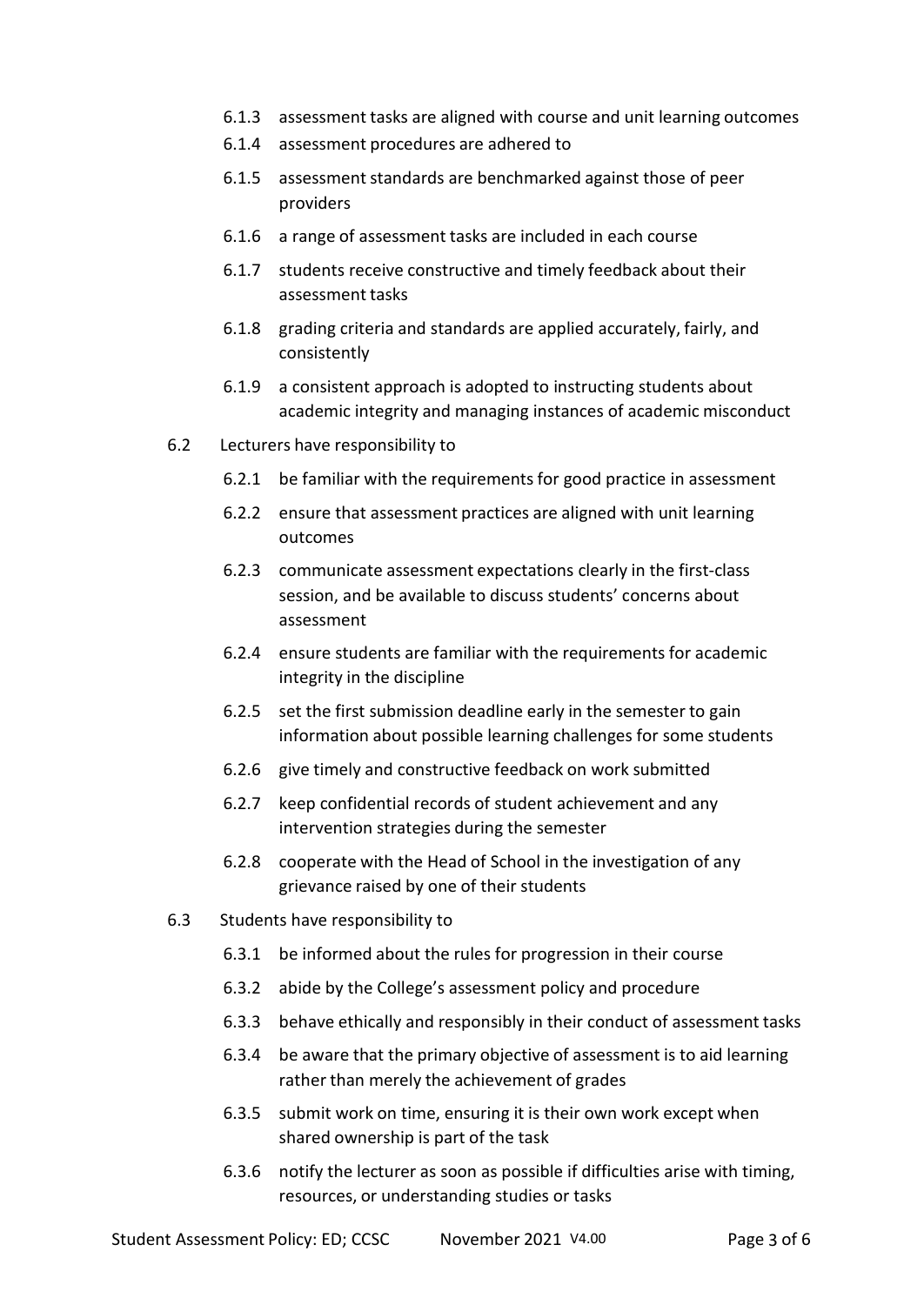- 6.3.7 use assessment to engage in self-evaluation in terms of course progression and achieving learning goals
- 6.3.8 be aware of the academic grievance procedure
- 6.4 The Registrar will ensure
	- 6.4.1 the accuracy of results presented to the MC Academic Board for approval
	- 6.4.2 the accuracy and security of student academic records

### **7. SPECIAL ASSESSMENT**

- 7.1 A student who, for unavoidable reasons, is either prevented from completing course unit requirements, or is otherwise seriously disadvantaged, may have the assessment regarded as incomplete by MC and be granted permission to complete the outstanding requirements or to attempt a special assessment in the course unit concerned.
- 7.2 Applications for special assessment must be made in writing, must state the reasons for the application and must be submitted as soon as possible and no later than seven days after the final assessment date for the particular course unit. Acceptable documentary or other corroborative evidence may be required
- 7.3 Where permission to complete outstanding work or to undertake special assessment is granted, the student shall be eligible for the full range of grades prescribed for the original assessment
- 7.4 Where a student's assessment has been determined as being incomplete, it shall be finalised prior to the commencement of the succeeding semester or year except where MC has approved an extension.
- 7.5 A student who is determined by MC to have abandoned the course shall be deemed to have withdrawn from the course and shall be dealt with in accordance with the rules that govern withdrawal.

# **8. PENALTIES FOR LATE SUBMISSION**

### **8.1 Education Faculty**

Unless an extension has been granted, the marks awarded for an assessment that is submitted after its due date will be reduced at the rate of 5% of the total possible marks for the assessment item per calendar day (or part day), up to a maximum of ten (10) days late. If an assessment is submitted more than ten (10) days late, a mark of zero will be awarded.

### **8.2 Counselling, Chaplaincy and Spiritual Care Faculty**

Unless an extension has been granted, the marks awarded for an assessment that is submitted after its due date will be reduced at the rate of 10% of the total possible marks for the assessment item per week (or part week), up to a maximum of four (4) weeks late. If an assessment is submitted more than four (4) weeks late, a mark of zero will be awarded.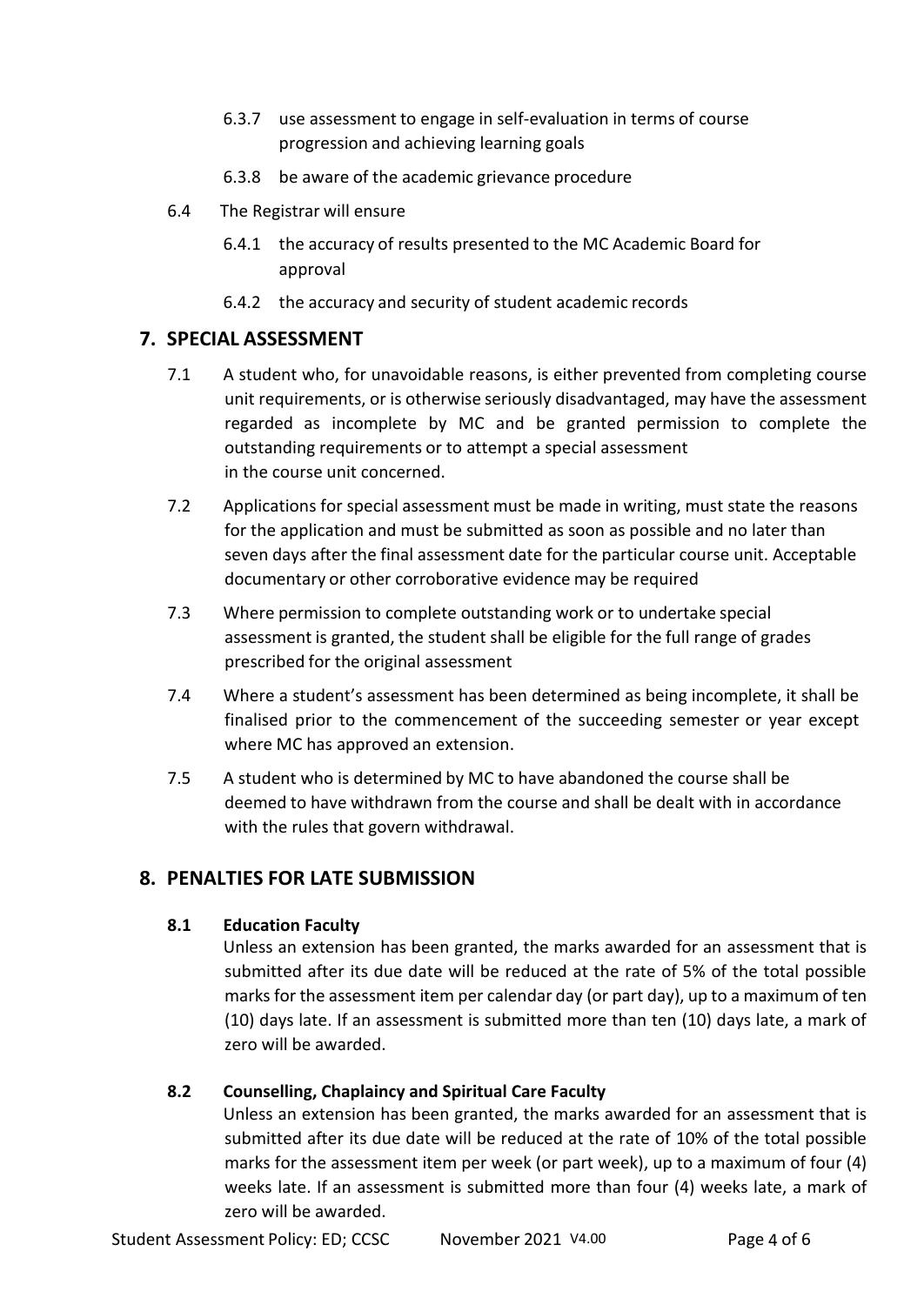### **9. REQUIREMENTS FOR PASSING A UNIT**

For a student to pass a unit they must obtain an overall mark of 50% or more, plus a mark of 50% or more for the highest weighted assignment (and/or any other assignment designated on the unit outline as essential for passing).

### **10. REMEDIAL RESUBMISSION**

- 10.1 If a student receives a mark of less than 50% for an assignment (before the deduction of any penalties for late submission or inadvertent academic misconduct), they should be informed by the lecturer that they have an opportunity to resubmit the assignment with improvements made in response to the feedback that they were given on their first attempt.
- 10.2 The due date for resubmission should be fourteen (14) days after the date on which the lecturer's feedback on the original assignment was made available to the student.
- 10.3 The maximum mark available for the resubmitted assignment shall be 50% (before the deduction of any penalties for late submission or inadvertent academic misconduct).
- 10.4 If the combined effect of any penalties that have been imposed on an assignment and the marks that have been awarded for previous assignments in the same unit is such that it would still be mathematically impossible for the student to pass the unit, even if the assignment were to be resubmitted and a mark of 50% awarded, an opportunity for resubmission need not be made available.
- 10.5 No opportunity for resubmission should be made available if the originally submitted version of the assignment has incurred a penalty for wilful academic misconduct under the *Academic Misconduct Policy*.

### **11. GRADE CLASSIFICATIONS**

#### **11.1 Grades**

| <b>Acronym</b> | Grade                          | <b>Percentage Range</b> |
|----------------|--------------------------------|-------------------------|
| HD             | <b>High Distinction</b>        | 85-100%                 |
| D              | Distinction                    | 75-84%                  |
| C              | Credit                         | 65-74%                  |
| P              | Pass                           | 50-64%                  |
| F              | Fail                           | 0-49%                   |
| <b>FW</b>      | Fail due to late<br>withdrawal |                         |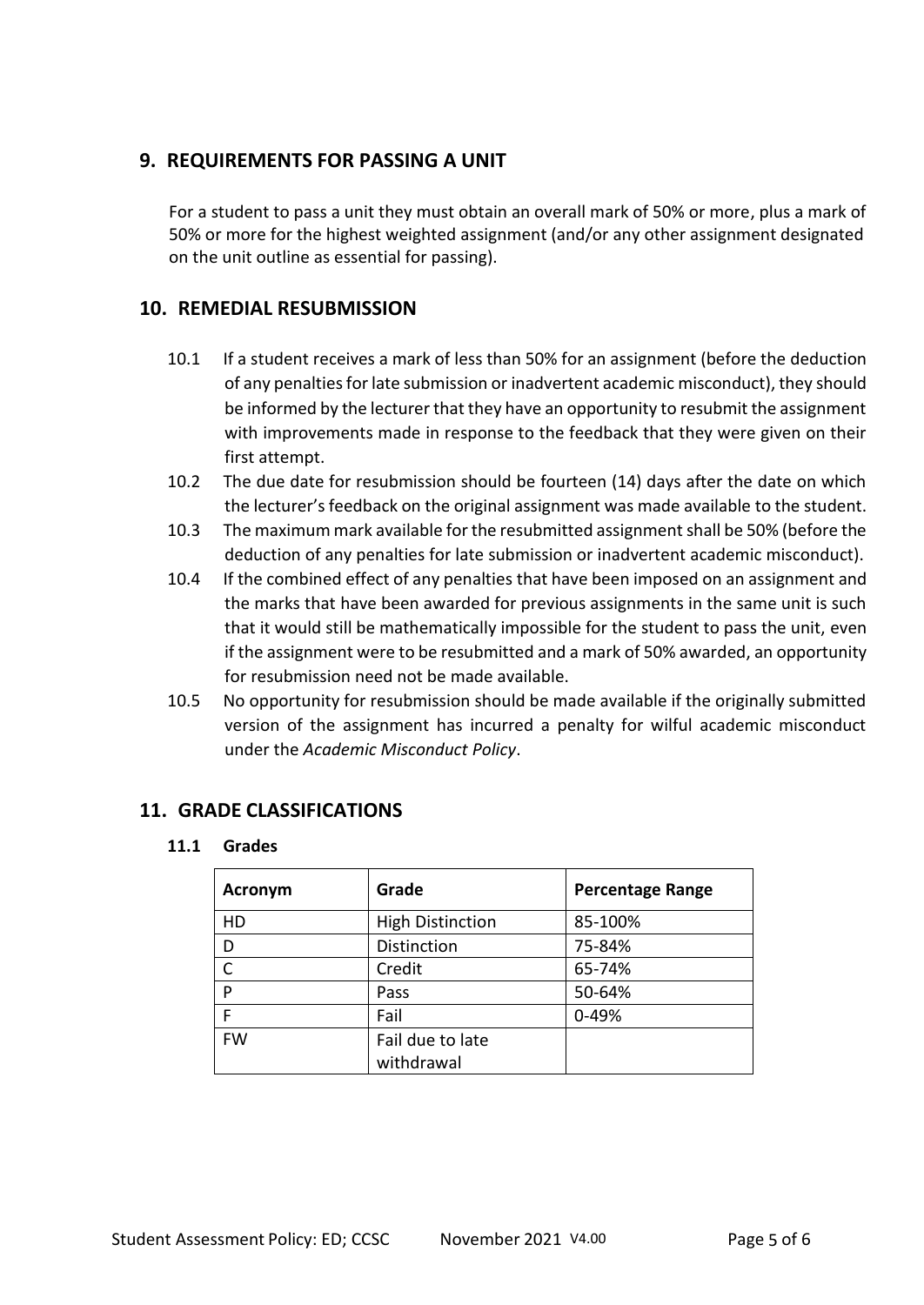#### **11.2 Status Notations**

| <b>Acronym</b> | <b>Definition</b>          |  |
|----------------|----------------------------|--|
| w              | Withdrawal without penalty |  |
| AD             | Audited                    |  |
| DF             | Deferred                   |  |
|                | Incomplete                 |  |
|                | <b>Advanced Standing</b>   |  |

#### **11.3 Moderation of Grades**

- 11.3.1 All results in each unit are subject to a moderation process for the purposes of quality assurance and quality control.
- 11.3.2 Moderation of grades will be undertaken by a faculty moderation process each semester to ensure consistency, appropriateness and fairness of assessment judgements, and the validity and reliability of assessment instruments, criteria, and standards.
- 11.3.3 In the interests of justice and fairness with reference to academic standards, it may be necessary for the moderation committee to adjust the grades of students in a particular unit.

This may occur, for example, where the grades awarded by a lecturer in a given unit are deemed to be either too high or too low on average relative to:

- a) the marks awarded by the same or other lecturers in the same unit in previous years, and/or
- b) the marks awarded by the same or other lecturers in other units in the current or previous years, and/or
- c) accepted standards of marking and grade distribution in other tertiary institutions.
- 11.3.4 The Dean will submit a report to the Academic Board outlining the moderation process and its outcome.
- 11.3.5 The Academic Board has oversight of the moderation process and quality standards. The Academic Board reviews moderation reports each semester and where appropriate provides feedback to the Faculty.

#### **12. RELATED DOCUMENTS AND LEGISLATION**

[Moderation](file:///G:/Shared%20drives/Shared%20data/Policies/Student%20Policies/Moderation%20Policy%20Counselling%20and%20Education.pdf) Policy

#### **13.REFERENCES**

Macquarie University Assessment Policy

Avondale Assessment Policy